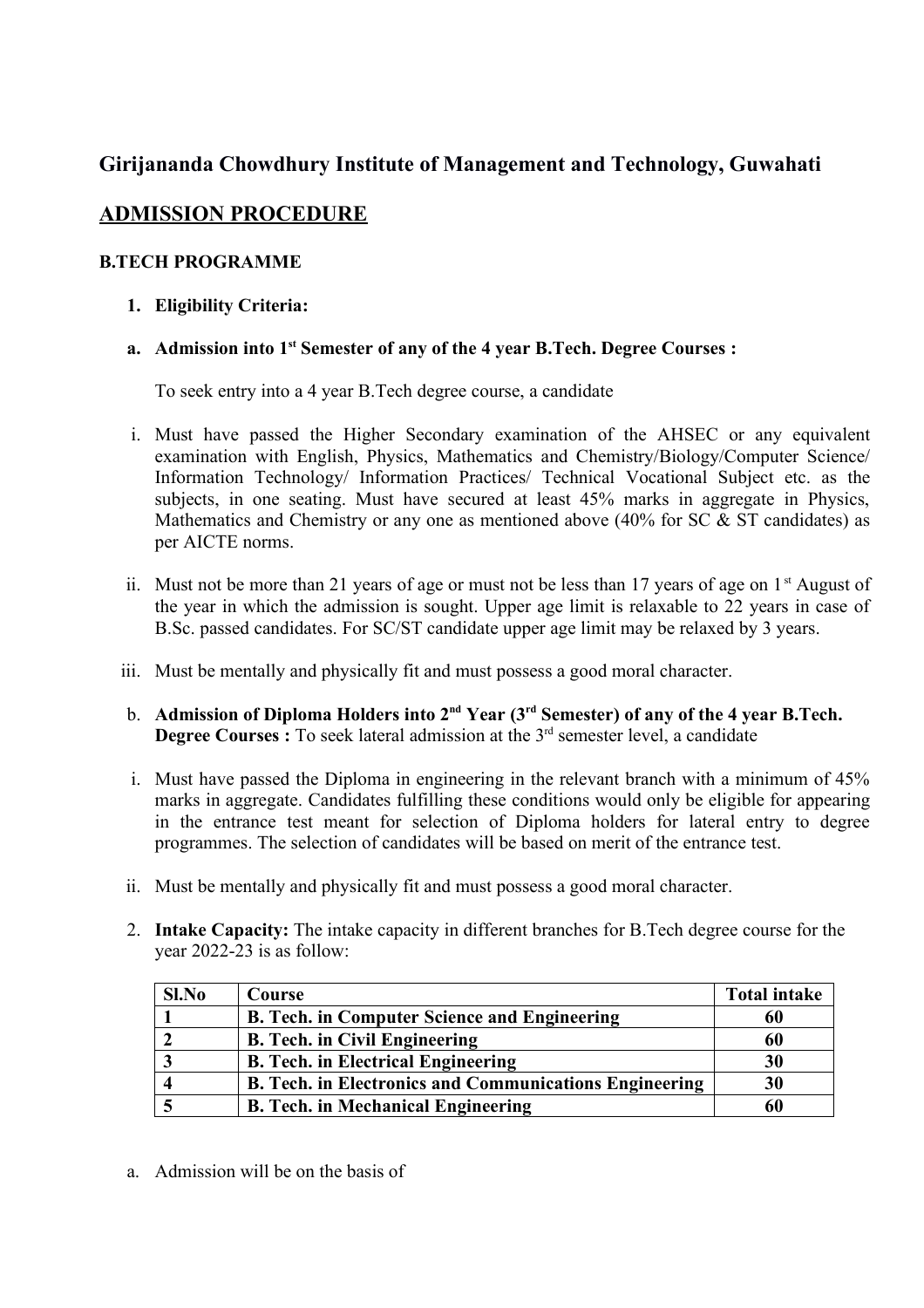(i) Combined Entrance Examination (CEE)- 2022 score or

(ii) JEE (Main) -2022 score

b. Reservation for SC, ST (P), ST (H), OBC and MOBC will be as per Govt. of Assam rules.

#### **3. Counseling for Admission:**

- *a.* **For CEE Seats**-*Date, time & Venue for counseling and admission of CEE seats will be notified by the Govt. of Assam/ the agency conducting CEE as authorized by the Govt. of Assam.*
- b. **For JEE (Main) Seats** Counseling for JEE (Main) seats will be held at GIMT premises at Azara. Date for counseling of JEE (Main) seats will be informed to the applicants through email.
- 4. **Allotment of Branch:** Allotment of branch is subjected to availability of seats. Candidate selected for admission will be offered a branch of his/her choice on the basis of merit in CEE/JEE (Main). Branch transfer in first/second semester will normally not be permitted unless there are vacancies in any of the branches.

## **M.TECH. PROGRAMME**

## **1. Eligibility Criteria (According to AICTE norms):**

To seek entry into the M. Tech. Programme, a candidate

- a. Must have passed the Bachelor degree (B.E./B.Tech.) or equivalent in Engineering or relevant field. Must have secured at least 50% marks (45% for SC  $\&$  ST candidates) at the qualifying examination.
- b. Must be mentally and physically fit and must possess a good moral character.
- 2. **Intake Capacity:** The intake capacity for various M. Tech Courses conducted at GIMT Guwahati are :

| Sl.No | Course                                                 | <b>Total</b> |
|-------|--------------------------------------------------------|--------------|
|       |                                                        | intake       |
|       | M. Tech. in Computer Science and Engineering           | 18           |
|       | M. Tech. in Electronics and Communications Engineering | a            |
|       | M. Tech. in Thermal and Fluid Engineering              |              |

Reservation for SC, ST (P), ST (H), OBC and MOBC will be as per Govt. of Assam rules.

3. **Admission Criteria:** To get admission into the M.Tech. courses, the candidate has to qualify in one of the following Examinations: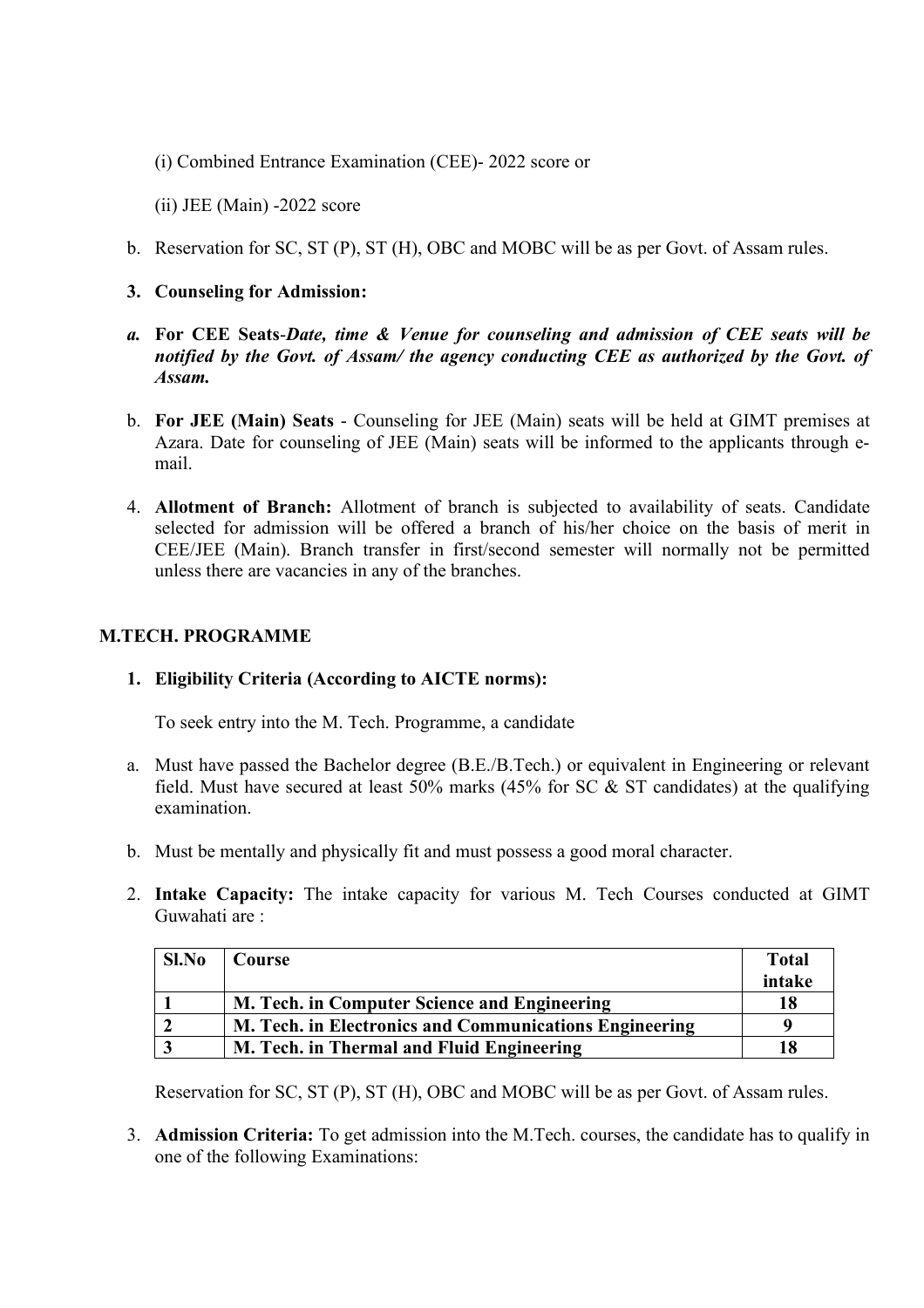- (a) Graduate Aptitude Test in Engineering (GATE)
- (b) GIMT Selection Test for M.Tech. 2022

GATE qualified candidates shall be given preference and these candidates do not have to appear in the GIMT selection test.

**4. Date of Entrance Exam and Counseling:** The GIMT Entrance Exam for admission into M.Tech. for the session 2022-23 will be held on **as per date notified in the GIMT website.**

## **BBA and MBA PROGRAMME**

#### **BBA PROGRAMME :**

- **1. Eligibility Criteria:** To be eligible for admission into BBA programme, candidate must have passed 10+2 examination in Arts / Commerce/ Science with a minimum of 45% in aggregate (40% for reserved category) or candidate must have passed the three years diploma in Engineering recognised by Association of Indian Universities (AIU) preferably with a minimum of 45% in aggregate (40% for reserved category).
- **2. Intake :** The Intake capacity for BBA is 60.
- **3. Admission will be on the basis of merit.**

### **MBA PROGRAMME**

- 1. **Eligibility Criteria:** For admission to the MBA Programme, a candidate must have at least a Bachelor's degree from an Indian/Foreign University (recognised by UGC/AIU), securing not less than 50% in Major subject or in aggregate of the total marks for General category candidates and not less than 45% in Major or in aggregate of the total marks for SC/ST/OBC/other reserved category candidates.
- 2. **Intake Capacity :** The Intake capacity for MBA is 60.
- 3. **Provisional Admission:** Candidates, who will be appearing in the degree final examination of 2022 can apply for admission subject to the condition that –
	- a. He/she should have passed the  $2<sup>nd</sup>$  year Degree examination (10+2+3 pattern) held after two years of admission into the degree course, without any backlog and with at least 50% marks in Major subject or in aggregate. The minimum marks, however, may be relaxed by 5% for candidates falling under the reserved category.
	- b. The degree results would be announced by  $1<sup>st</sup>$  week of November.
- 4. **Age Limits:** There is no specified age limit for admission to the course.
- 5. **Admissions**: To get admission into MBA course, the candidate has to qualify in one of the following Examinations:
	- **a) CAT/MAT/ATMA/CMAT** followed by GD & PI.
	- **b)** GIMT selection Test for MBA 2022.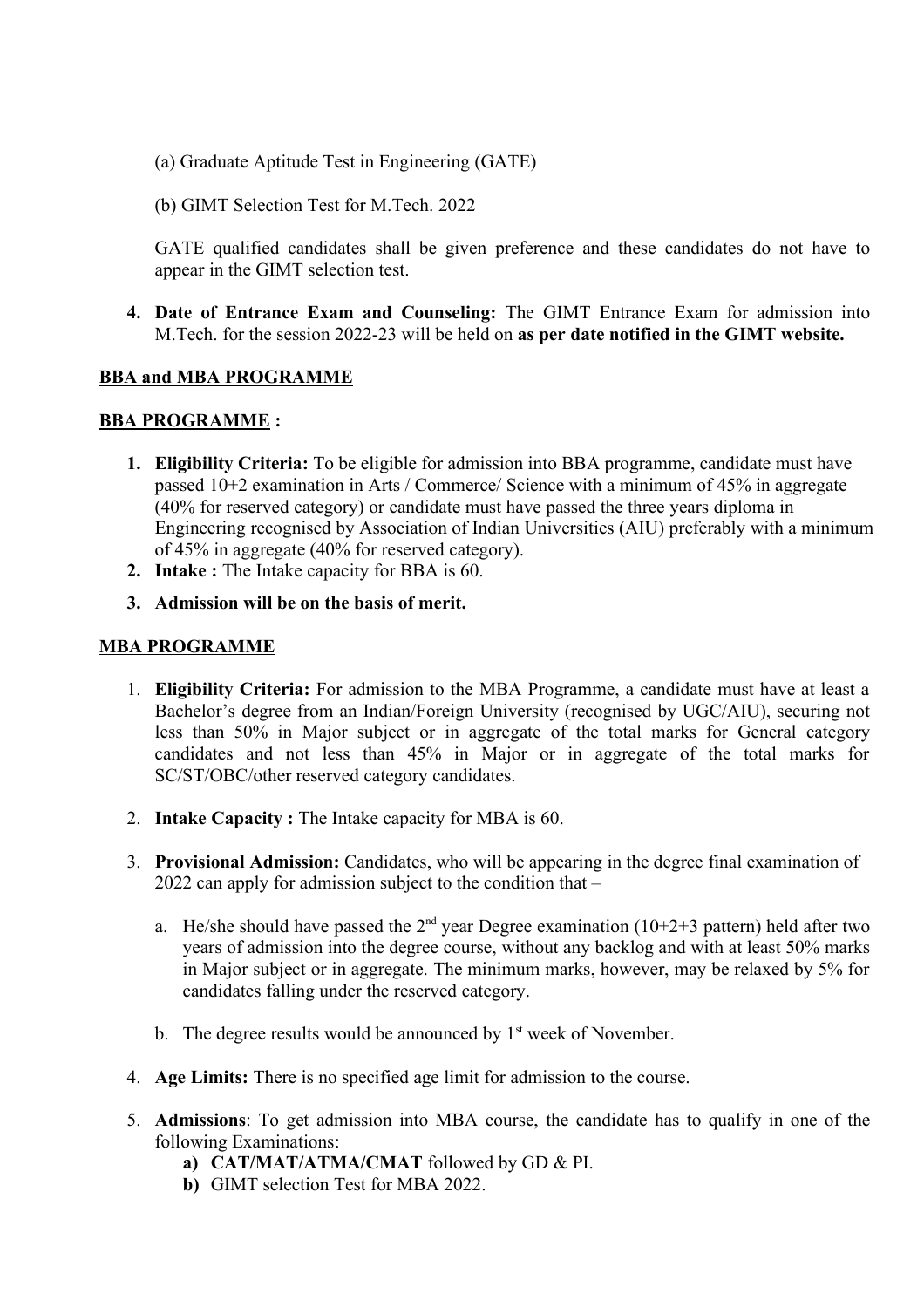- 6. **Reservation Policy:** Assam Govt. reservation policy for admission will be followed for MBA admission at GIMT.
- 7. **Counseling for Admission:** Candidates, who have valid CAT/MAT/ATMA/CMAT score card, must appear for GD and PI on as per date advertised in GIMT website. For further information, aspiring students are advised to contact the Department of Business Administration.

## **BCA PROGRAMME :**

- **1. Eligibility Criteria:** To be eligible for admission into 1<sup>st</sup> year BCA Course, a candidate :
	- a. Must have passed 10+2 examination in Science / Arts / Commerce with a minimum of 45% in aggregate (40% for reserved category) preferably with Computer Science/ Mathematics as a subject in 10+2. OR
	- b. Must have completed Diploma in CSE/IT from AICTE recognized Institute.
- **2. Intake :** The Intake capacity for BCA is 45.
- **3. Counseling for Admission:** Candidates satisfying the above mentioned criteria will be admitted into the Course based on the merit list prepared from the last qualifying exam. Candidate may mail any query related to his/her admission to hod  $mea(\partial gimt-guwahati.ac.in$  for immediate reply.

## **MCA PROGRAMME**

#### **1. Eligibility Criteria:**

To be eligible for admission into **1 st year MCA Course**, a candidate:

- i. Must have passed the Bachelor's degree  $(10 + 2 + 3)$  with a minimum of 50 % (45 %) for SC / ST candidates) marks in aggregate or in Honours / Major subject (if any) from an Indian/Foreign University (recognised by UGC/AIU).
- ii. Must have Mathematics as a subject in HS  $(10 + 2)$  or graduate level.
- **2. Intake Capacity :** The Intake capacity for MCA is 30**.**
- 3. **Provisional Admission:** A student waiting for the declaration of the result for his / her Bachelor's degree examination may also seek provisional admission. However, such a student must sign an undertaking that his/ her provisional admission is conditional and subject to fulfilling the eligibility criteria for admission stated above.
- **4. Counseling for Admission:** Students seeking admission into MCA Programme are to take provisional Admission as per the date of advertisement in the website or by Individual intimations. The seats will be allotted to the eligible candidates as per the performance in the